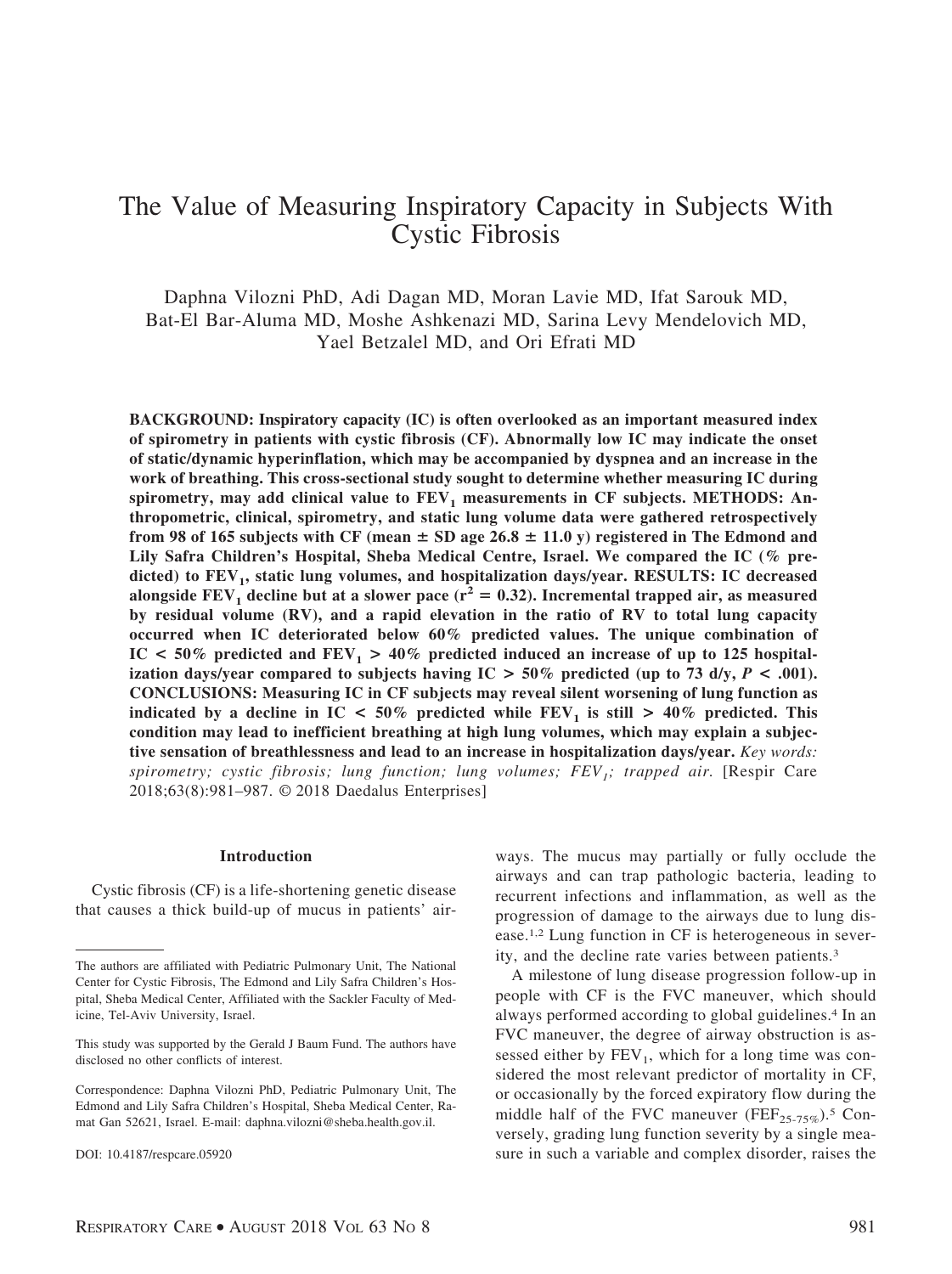possible necessity of a multidimensional approach to lung function measurements in patients with CF. Indeed, other methods may assess pulmonary function deterioration in CF, including the ratio of residual volume to total lung capacity (RV/TLC) or  $\text{FEF}_{25-75\%}/\text{FVC}$ , which may be more sensitive than the  $FEV<sub>1</sub>$  value.

While expiratory flows and volume are always measured and followed up, the inspiratory capacity (IC) is often overlooked. A reduction in IC may be noted by the presence of hyperinflation and trapped air. This phenomenon was previously found in subjects with COPD.7-10 Abnormally low IC and higher breathing frequency in patients with CF may indicate the onset of static/dynamic hyperinflation, leading to an increase in the work of breathing. This condition may also lead to worsening hypoxemia with varying degrees of hypercarbia and acidosis.11 It has been suggested that a decrease in IC may be accompanied by dyspnea due to breathing at high lung volumes (within anatomical dead space). IC may also be important in the presence of dynamic hyperinflation during exercise,<sup>12</sup> in the evaluation of response to bronchodilators,13 and in the estimation of the operating volume that determines cough efficiency.14

 $FEV<sub>1</sub>$  depends on the expiratory load on the airways, whereas IC depends on the inspiratory load, which includes the total resistive load, hyperinflation (position of the IC within the total lung), work of breathing, and muscular function. Thus, similar % of predicted values for  $FEV<sub>1</sub>$  may not reflect the inspiratory load. The present study aimed to explore IC values in relation to the severity of  $FEV<sub>1</sub>$ decline and to determine if IC may add value to the follow-up of lung function in subjects with CF.

# **Subjects**

Patients with CF routinely visit the national Cystic Fibrosis Centre in The Edmond and Lily Safra Children's Hospital, at Sheba Medical Centre, Israel, affiliated with the Sackler Medical School at Tel-Aviv University. Data from 2004 –2017 were collected from subjects with CF who were diagnosed according to consensuses and had similar gene mutation severity. Subjects varied with regard to the stage of lung-disease severity. Patients were excluded if pulmonary function tests did not meet European Community of Steel and Coal guidelines, or if lung function was measured during an exacerbation. Pulmonary function tests were performed using the Jaeger MasterScreen PFT system body plethysmography (CareFusion, San Diego, California), in the upright sitting position. The ethics committee of the Cystic Fibrosis Centre approved this retrospective, cross-sectional study (no. 1773-14-SMC).

# **QUICK LOOK**

## **Current knowledge**

The significance of measuring inspiratory capacity (IC) during forced spirometry in cystic fibrosis is vague. A reduction in IC may be noted in the presence of hyperinflation and trapped air, frequently accompanied by dyspnea due to breathing at high lung volumes.

## **What this paper contributes to our knowledge**

Our study shows that a rapid increase in hospitalization days/year in CF subjects, with  $FEV<sub>1</sub>$  above 40% predicted value, may be related to a combination of IC below 50% predicted value, and an increased residual volume. A simple forced spirometry and measurement of IC may therefore reveal sub-clinical worsening of lung function, allowing the opportunity for earlier intervention.

# **Spirometry**

All spirometry measurements were performed according to American Thoracic Society/European Respiratory Society recommendations.15 Subjects were instructed to breathe normally, take the deepest breath possible, and blow as forcefully and as long as possible. Spirometry was performed routinely at each visit, and each subject visited our center every 1–3 months. We chose the best curve of the year according to annual best results of  $FEV_1 + FVC$ and IC data. Mean follow-up per person was 1 y. We compared the FVC,  $FEV_1$ , and  $FEF_{25-75\%}$  values to the Global Lung Function Initiative reference values,<sup>16</sup> using the GAMLSS package via their site,<sup>17</sup> to derive the best-fitting lung function index as a function of age and height in males and females.

# **Plethysmography**

Body plethysmography data were collected from tests performed on the same day as spirometry was performed. Static lung volume was measured shortly after spirometry (ie, subjects were given a short resting period). Tests were carried out as recommended by the American Thoracic Society/European Respiratory Society.18,19 At least 3 functional residual capacity (FRC) measurements within a range of 5% were carried out to obtain reliable mean values. Lung-volume analysis included FRC, TLC, IC, and RV. The RV/TLC ratio was calculated. For comparison, we used the healthy reference values from the European Community of Steel and Coal mounted on the pulmonary plethysmograph, which included reference values for IC.20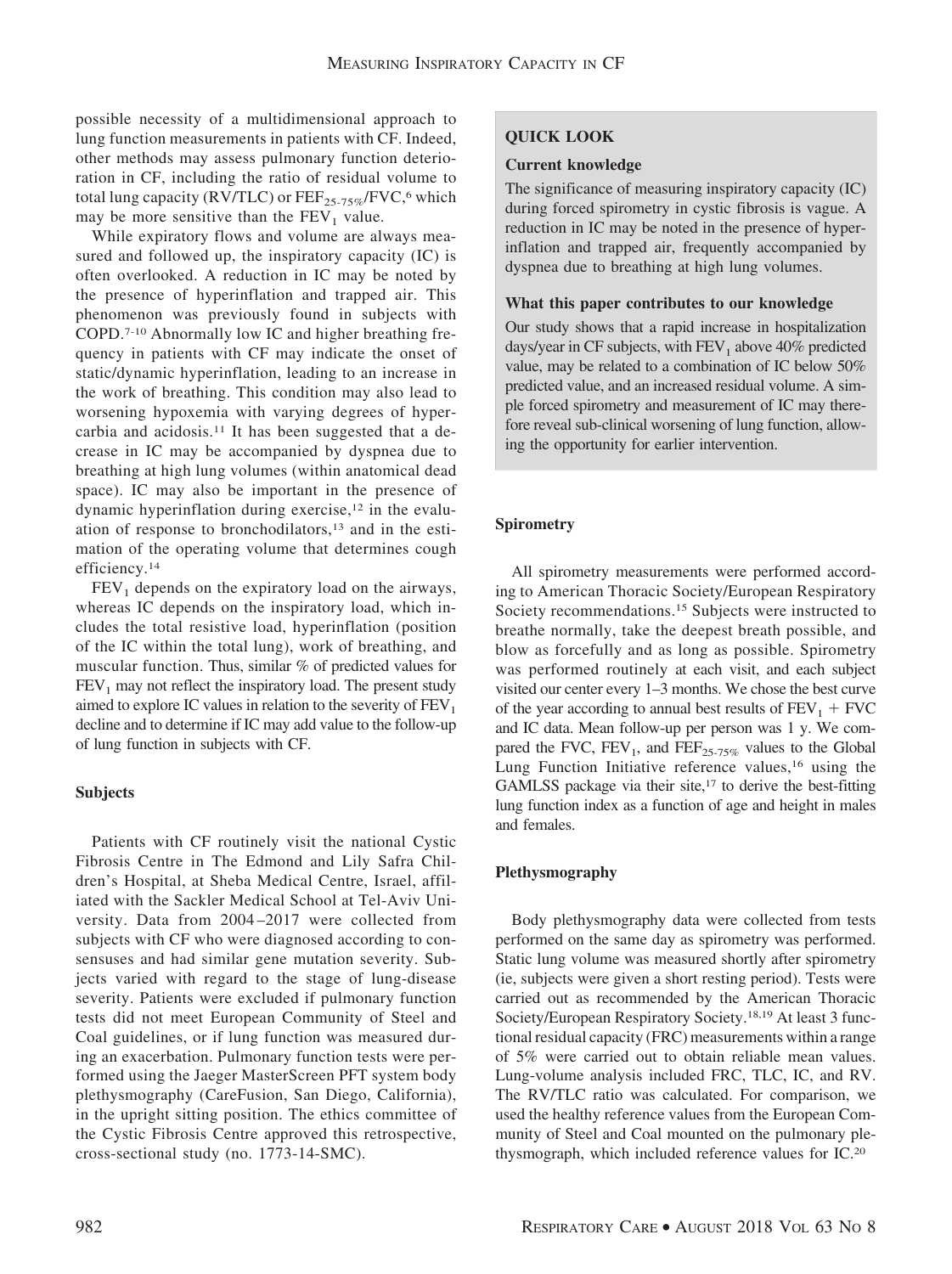#### **Hospitalization Days/Year**

We considered subjects' hospitalization days only in relation to pulmonary exacerbations, where the clinical days were counted just for intravenous treatment.  $FEV<sub>1</sub>$ and IC were collected during the visits to our laboratory between exacerbations throughout the year. Other reasons for hospitalization were not included.

## **Statistical Analysis**

At the outset of data collection, there were 165 patients with CF registered in our clinic. We included 98 subjects who performed both plethysmography and full spirometry maneuvers. The analysis included data from 98/165 CF subjects in our clinic which reaches CI of 6.2. The power was 80%. We believe that the sample size was sufficient.

Results are presented as mean  $\pm$  SD when normally distributed, or as median and 95% CI if the distribution was not normal (Mann-Whitney test). We used paired *t* tests to compare the differences between measurements of the same patient, or unpaired *t* test for differences between groups. Correlations between IC and  $FEV<sub>1</sub>$  or other lung volumes or days of hospitalizations were sought using Pearson or Spearman correlation analysis. We used Graph-Pad InStat for the statistical analysis.  $P < .05$  was considered significant.

## **Results**

Data were available from 50 males and 48 females (mean  $\pm$  SD age 26.8  $\pm$  11.0 y, mean  $\pm$  SD body mass index 19.7  $\pm$  3.1 kg/m<sup>2</sup> with no significant difference between genders); 56 subjects (64%) suffered from severe mutations (class I and class II having at least 1 severe mutation). The mean  $\pm$  SD of the spirometry indices and the static lung volumes are presented in Table 1. Mean  $\pm$  SD predicted values of FVC, FEV<sub>1</sub>, and  $\text{FEF}_{25-75\%}$  were moderately to severely reduced, but the SD was large. The mean  $\pm$  SD measured peak flow value was  $5.8 \pm 2.1$  L/s, where lower than the 2.2 L/s needed for effective cough in 83 of the 98 (85%) tested subjects.

## **Inspiratory Capacity**

We found no significant differences between IC measured by the FVC maneuver and that measured by the slow vital capacity maneuver measured within the plethysmograph (IC =  $1.69 \pm 0.63$  L/s vs  $1.70 \pm 0.64$  L,  $P = .92$ respectively). The mean  $\pm$  SD measured IC value was reduced compared to normal ( $65 \pm 20\%$ ,  $P < .001$  compared to healthy).

Table 1. Predicted Values of the FVC Maneuver and the Static Lung Volume

| Lung Function Parameter |             | % of Predicted Value |
|-------------------------|-------------|----------------------|
| <b>FVC</b>              |             | $66 \pm 20$          |
| FEV <sub>1</sub>        |             | $54 \pm 22$          |
| FEV <sub>1</sub> /FVC   |             | $80 \pm 17$          |
| $\text{FEF}_{25-75\%}$  |             | $37 \pm 28$          |
| $FEF_{25-75\%}/FVC$     |             | $54 \pm 32$          |
| <b>TLC</b>              |             | $104 \pm 17$         |
| IC.                     |             | $65 \pm 20$          |
| <b>RV</b>               |             | $203 \pm 72$         |
| <b>FRC</b>              |             | $137 \pm 33$         |
|                         | $%$ TLC     | % of Predicted       |
| RV/TLC                  | $53 \pm 14$ | $197 \pm 54$         |
| <b>IC/TLC</b>           | $31 \pm 9$  | $64 \pm 18$          |
|                         |             |                      |

All values are shown as mean  $\pm$  SD.

 $FEF =$  forced expiratory flow during the middle half of the FVC maneuver

 $TLC =$  total lung capacity

 $IC =$  inspiratory capacity

 $RV =$  residual volume

 $FRC =$  functional residual capacity



Fig. 1. Relationship between FEV<sub>1</sub> and inspiratory capacity presented as % predicted values.  $GLI = Global$  Lung Function Initative.

The relationship between  $FEV_1$  % predicted and IC % predicted is presented in Figure 1*.* Despite the significant correlation between  $FEV_1$  % predicted decline and IC % predicted decline, low IC % predicted levels may be found in subjects with mild  $FEV<sub>1</sub>$  % predicted obstruction  $(r^2 = 0.32, P = .01).$ 

#### **Other Static Lung Volumes**

A total of 77 subjects (79%) had TLC values within the normal range. Among them, 43 subjects (57%) showed trapped air, as indicated by increased  $RV > 200\%$  predicted values, when  $FEV_1$  was  $\leq 80\%$  predicted values. Of the 15 subjects who displayed hyperinflation by higher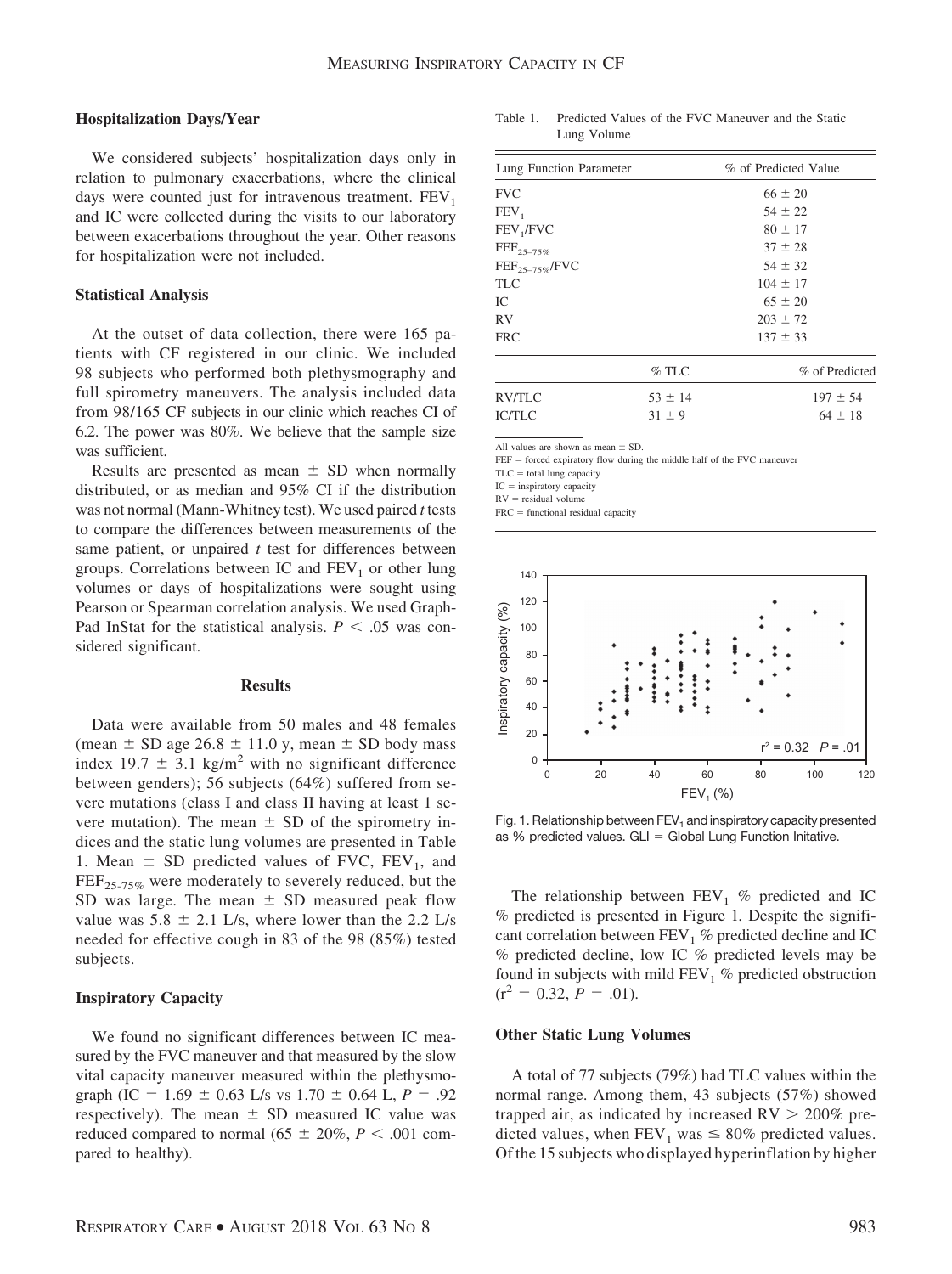

Fig. 2. Correlation between  $FEV<sub>1</sub>$  and total lung capacity (A) and  $FEV<sub>1</sub>$  and residual volume (B) presented as % predicted values.

than normal TLC, 11 (73%) had FRC  $> 200\%$  of predicted values. FRC values 140% of predicted values were found when  $FEV_1$  was 60% predicted. A restrictive pattern was found in 6 subjects, indicated by TLC  $\leq 80\%$  predicted values. RV increased in relation to the decrease in  $FEV<sub>1</sub>$ .

While TLC % predicted values did not correlate with  $FEV<sub>1</sub>$  % predicted values and remained within the normal range throughout the tested time period (Fig. 2A), there was significant correlation between the increase in RV values and  $FEV<sub>1</sub>$  deterioration (Fig. 2B).

The relationships of IC/TLC and FRC/TLC to  $FEV<sub>1</sub>$ % predicted values are presented in Figure 3*.* A marked reduction in IC/TLC was observed when  $FEV<sub>1</sub>$  values reached  $\leq 60\%$  of predicted values. According to these correlations IC/TLC and FEV/TLC are equal when  $FEV<sub>1</sub> FEV<sub>1</sub>$  is 67% of predicted values.

The relationship between IC and  $FEV<sub>1</sub>$  (presented as % of predicted values) according to subgroups a– d is presented in Figure 4. The subgroups included patients who had undergone lung transplantation; subjects listed for lung transplant are presented in red; subjects with  $FEV<sub>1</sub>$  between 30–50 % predicted value combined with IC  $\leq$ 50% predicted (in green); other subjects had  $FEV_1 > 50\%$  predicted values. Five of these subjects had low IC. The



Fig. 3. Relationships of IC/TLC and FRC/TLC to  $FEV<sub>1</sub>$  % of predicted values.  $IC =$  inspiratory capacity;  $FRC =$  functional residual capacity;  $TLC = total$  lung capacity.

large circle stresses those patients with low IC at the variable  $FEV<sub>1</sub>$  values.

The yearly days of hospitalization in relation to % predicted values for IC are presented in Figure 5 according to the groups described in Figure 4. Subjects with  $IC < 50\%$  predicted value had increased days of hospitalization despite having  $FEV_1$  values  $> 40\%$  predicted value (median 56 d of hospitalization, range 7–125 d) compared to the subjects with IC  $> 50\%$  predicted value (median 14 d, range 0–73 d,  $P < .001$ ).

#### **Discussion**

In this study we investigated whether measuring IC during the forced spirometry maneuver may add meaningful information concerning the severity and progression of lung disease in addition to the measurements of  $FEV<sub>1</sub>$  in subjects with CF. Our study revealed that IC decreased with  $FEV<sub>1</sub>$  decline, but at a slower pace. Consequently, subjects who manifested the combination of  $FEV<sub>1</sub>$ 40% predicted value and IC  $<$  40% predicted value were occasionally listed for lung transplantation. However, subjects with a unique combination of IC  $<$  50% predicted value and  $FEV_1 > 40\%$  predicted value had increased hospitalization days/year compared to subjects with  $IC > 50\%$  predicted value. Further, we found that the % predicted values of IC was in correlation with the elevation in residual volume.

Once IC values were  $\leq 60\%$  predicted value, there was a rapid increase in FRC/TLC with a deterioration in IC/TLC, suggesting incrementally trapped air.

Imaging and pathology studies demonstrated that CF lung disease first develops in small peripheral airways, and those early changes can be restricted to local areas followed by more diffuse and severe involvement with concomitant closure of the airways while trapping the air.21-23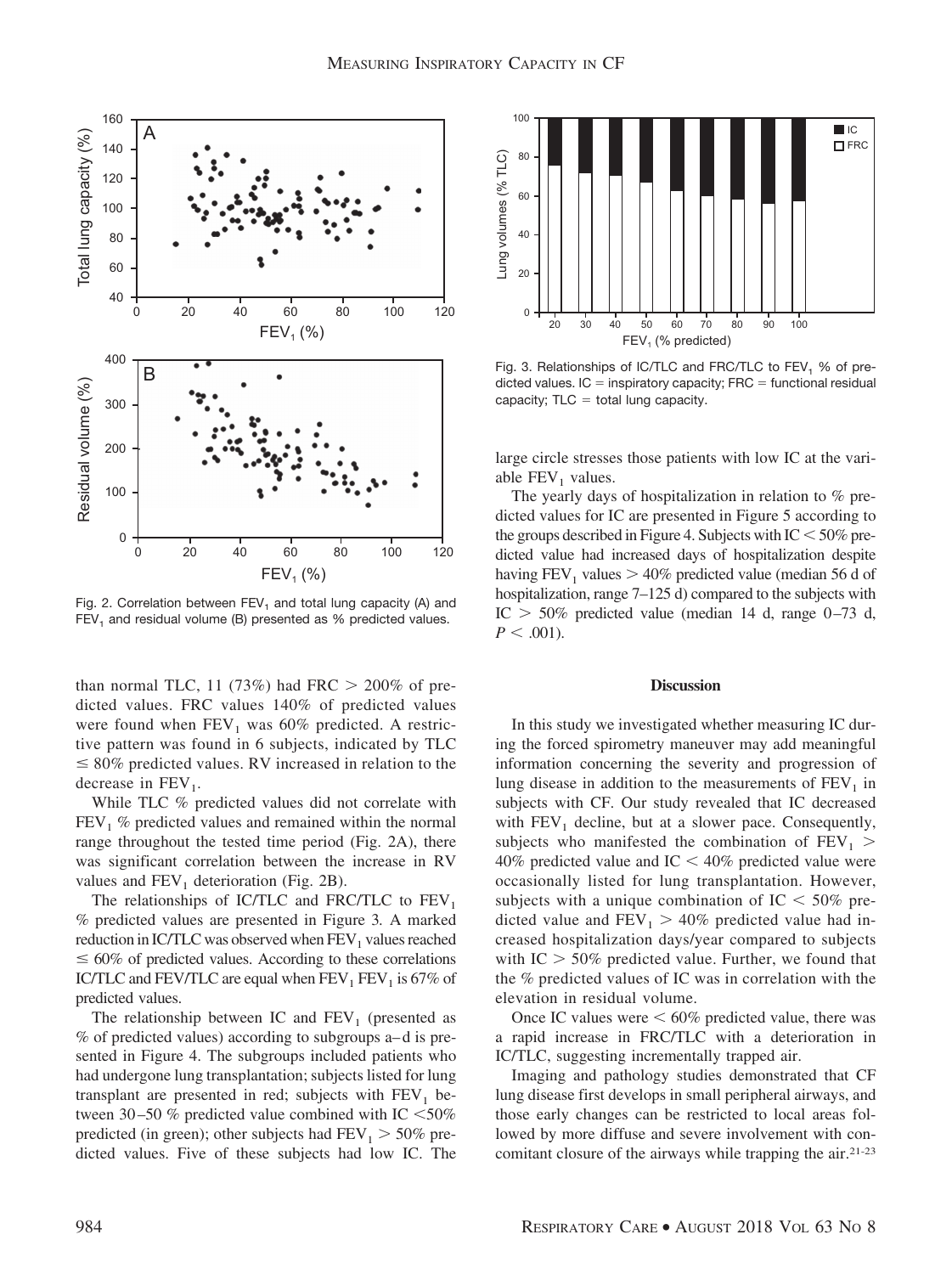

Fig. 4. Relation between IC and  $FEV<sub>1</sub>$  presented as % of predicted. Subgroups include subjects who underwent lung transplantation, subjects who were listed for lung transplantation, subjects with FEV<sub>1</sub> 30-50% predicted combined with IC  $<$  50% predicted, other was defined as subjects ( $n = 64$ ) with FEV<sub>1</sub>  $> 50\%$  predicted. Five of these subjects had low IC. The circled area shows subjects with low IC across different FEV<sub>1</sub> values.



Fig. 5. Yearly time spent hospitalized in relation to inspiratory capacity (IC) % predicted. The circled area shows subjects with IC  $<$  50% predicted and  $FEV_1 > 30\%$  predicted.  $FEV_1$  of 30% predicted serves as a hallmark for lung transplantation listing. Other was defined as subjects ( $n = 64$ ) with FEV<sub>1</sub>  $> 50\%$  predicted.

Consequently, small airways and parenchyma are the first to be involved and initially influence small airways (FEF<sub>25-75%</sub>) value. IC reduction appears when trapped air is present. The appearance of different IC values at similar  $%$  predicted values of  $FEV<sub>1</sub>$  may originate from enlarged and compliant central airways that may be present in subjects with CF as pulmonary disease progresses<sup>24</sup> and artificially increases IC volume. Thus there might be an increase in airway dead space while the parenchyma is diffusely destroyed.

With pulmonary disease progression, static lung-volume relationships may be affected. We found that the reduction in IC levels best correlated with the increase in RV and less with FRC values. When RV (or FRC) elevation occurs, it leads to ventilation at higher lung volumes, which may improve flow through larger-diameter airways. Breathing at high FRC levels suggests a modification of the pressure/volume relationship. Yet, the pressure/volume curve is generally described as a sigmoid relationship in which the upper inflection point of the curve tends to flatten.25 Therefore, breathing at a high lung volume may cause a loss of aerated lung volume and dyspnea.26

RV, TLC, and FRC can only be measured by body plethysmography, or gas-dilution methods. Yet our study suggests that IC measured by spirometry may be meaningful, despite the fact that spirometry does not include these measurements. We found that IC deteriorates from normal values when  $FEV_1$  is ~60% of predicted value. This is not the first study that strongly suggests that an  $FEV<sub>1</sub>$  of 60% predicted value may be a turning point in the life of patients with CF.27 A previous study showed that flow limitation at rest also occurs when  $FEV<sub>1</sub>$  is ~60% of predicted value. One of the consequences of having flow limitation at rest may be dynamic hyperinflation,28 which occurs when breathing requires a greater than normal inspiratory effort to offset threshold and elastic loads.29 Our findings of a decrease in % predicted values of IC may therefore imply a slow process of dynamic hyperinflation indicated once  $FEV_1$  reaches 60% predicted value. Interestingly, we found that the deterioration in IC corresponds with an increasing number of yearly hospitalization days. This finding may also be connected with flow limitation at rest.27

Our study also showed a correlation between IC and RV. Then again, inspecting abnormally low IC in patients with CF may indicate the onset of static/dynamic hyperinflation. Static/dynamic hyperinflation increases the work of breathing because patients have to breathe at higher FRC, as found in our study. This condition may lead to worsening hypoxemia with varying degrees of hypercarbia and acidosis.10

Four of our subjects who had very low IC values in combination with  $FEV_1 > 30\%$  predicted value and frequent hospitalizations were assigned to lung transplantation. Taking into consideration that, for many years,  $FEV<sub>1</sub>$ 30% predicted value was a hallmark for lung transplant consideration,5 our finding suggests that % predicted value of IC may add clinical value to  $FEV<sub>1</sub>$  in the decision making regarding lung transplantation.

We found that the increase in the number of hospitalization days due to pulmonary exacerbations was related to  $IC < 50\%$  predicted value. Commonly, an increase in breathing frequency and a decrease in saturation level may put the subjects in exacerbation state needing hospitalization. Our findings imply that the IC parameter should be added to the whole complex of factors considered in decisions concerning hospitalization or referral to lung transplant.30,31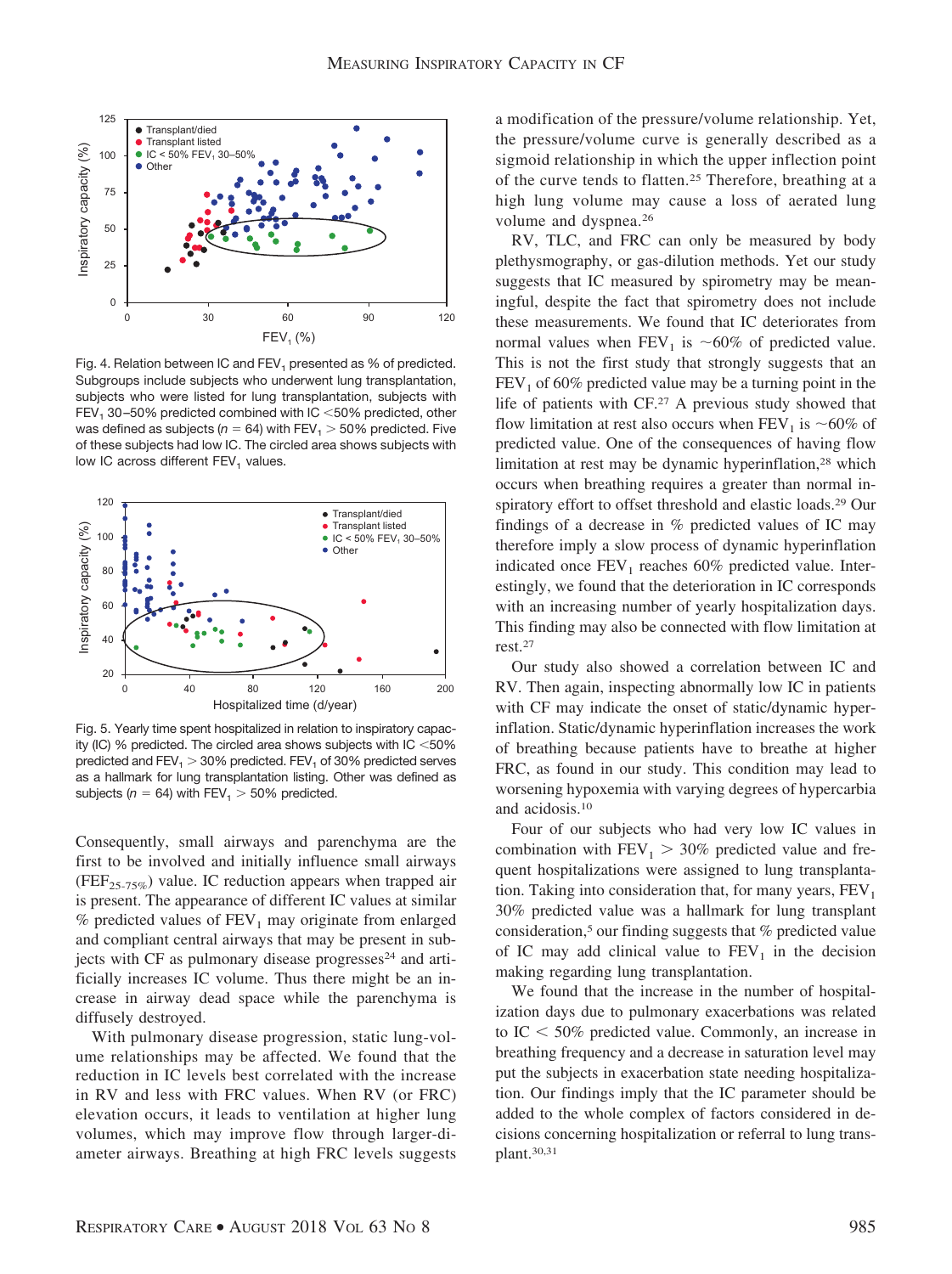Finally, we have formerly suggested that low % predicted values of IC may indicate inefficient cough. The IC, which is also known as the operating volume, is known to reduce efficient secondary spike numbers during cough and may be helpful in the assessment of cough efficiency or assistance to a cough to remove mucus.12

## **Study Limitation**

While this was a single-center study, the number of subjects included here is relatively large. Lung volume data obtained by plethysmograph in this study were not performed every year. Yet the distributions of lung volume results prior to and after having  $FEV<sub>1</sub>$  60% of predicted values has allowed the calculation of mean values with reasonable confidence of solid results. We could not measure the pressure/volume curve.

#### **Conclusions**

Measuring IC from the forced spirometry maneuver may add meaningful information concerning the severity and progression of lung disease in addition to  $FEV<sub>1</sub>$  in subjects with CF. The combination of  $FEV<sub>1</sub> < 40\%$  predicted value while  $IC < 40\%$  predicted value may call for referral for lung transplantation, while the combination of having IC  $<$  50% predicted value and FEV<sub>1</sub>  $>$  40% correlated with an elevation in residual volume. These combinations suggest that subjects are breathing inefficiently at highlung volumes, which may explain dyspnea levels and the increasein hospitalization days/year, which are unexplained by  $FEV<sub>1</sub>$  values alone. A prospective longitudinal follow-up in lung volumes may strengthen our findings.

#### **REFERENCES**

- 1. Kreda SM, Davis CW, Rose MC. CFTR, mucins, and mucus obstruction in cystic fibrosis. Cold Spring Harb Perspect Med 2012; 2(9):a009589.
- 2. Puchelle E1, Bajolet O, Abély M. Airway mucus in cystic fibrosis. Paediatr Respir Rev 2002;3(2):115-119.
- 3. Horsley A, Siddiqui S. Putting lung function and physiology into perspective: cystic fibrosis in adults. Respirology 2015;20(1):33-45.
- 4. Kerem E, Viviani L, Zolin A, MacNeill S, Hatziagorou E, Ellemunter H, et al. ECFS Patient Registry Steering Group. Factors associated with FEV1 decline in cystic fibrosis: analysis of the ECFS patient registry. Eur Respir J 2014;43(1):125-33.
- 5. Kerem E, Reisman J, Corey M, Canny GJ, Levison H. Prediction of mortality in patients with cystic fibrosis. N Engl J Med 1992;326(18): 1187-1191.
- 6. Vilozni D, Lavie M, Ofek M, Sarouk I, Bar-Aluma BE, Dagan A, et al. Consequences of expiratory flow limitation at rest in subjects with cystic fibrosis. Ann Am Thorac Soc 2016;13(6):825-832.
- 7. Casanova C, Cote C, de Torres JP, Aguirre-Jaime A, Marin JM, Pinto-Plata V, Celli BR. Inspiratory-to-total lung capacity ratio predicts mortality in patients with chronic obstructive pulmonary disease. Am J Respir Crit Care Med 2005;171(6):591-597.
- 8. Tantucci C, Duguet A, Similowski T, Zelter M, Derenne JP, Milic-Emili J. Effect of salbutamol on dynamic hyperinflation in chronic

obstructive pulmonary disease patients. Eur Respir J 1998;12(4): 799-804.

- 9. O'Donnell DE. Breathlessness in patients with chronic airflow limitation. Mechanisms and management. Chest 1994;106(3):904-912.
- 10. Diaz O, Villafranca C, Ghezzo H, Borzone G, Leiva A, Milic-Emil J, Lisboa C. Role of inspiratory capacity on exercise tolerance in COPD patients with and without expiratory flow limitation at rest. Eur Respir J 2000;16(2):269-275.
- 11. Reddy RM, Guntupalli KK. Review of ventilatory techniques to optimize mechanical ventilation in acute exacerbation of chronic obstructive pulmonary disease Int J Chron Obstruct Pulmon Dis 2007;2(4):441-452.
- 12. Calverley PMA. Dynamic hyperinflation: is it worth measuring. Proc Am Thoracic Soc 2006;3(3):239-244.
- 13. Boni E, Corda L, Franchini D, Chiroli P, Damiani GP, Pini L, et al. Volume effect and exertional dyspnoea after bronchodilator in patients with COPD with and without expiratory flow limitation at rest. Thorax 2002;57(6):528-532.
- 14. Vilozni D, Lavie M, Ofek M, Sarouk I, Efrati O. Cough characteristics and FVC maneuver in cystic fibrosis. Respir Care 2014;59(12): 1912-1917.
- 15. Miller MR, Hankinson J, Brusasco V, Burgos F, Casaburi R, Coates A, et al. ATS/ERS Task Force. Standardization of spirometry. Eur Respir J 2005;26(2):319-338.
- 16. Quanjer PH, Stanojevic S, Cole TJ, Baur X, Hall GL, Culver BH, et al. ERS Global Lung Function Initiative. Multi-ethnic reference values for spirometry for the 3-95-yr age range: the global lung function 2012 equations. Eur Respir J 2012;40(6):1324-1343.
- 17. Cole TJ, Stanojevic S, Stocks J, Coates AL, Hankinson JL, Wade AM. Age- and size-related reference ranges: a case study of spirometry through childhood and adulthood. Statist Med 2009;28(5):880- 898.
- 18. Wanger J, Clausen JL, Coates A, Pedersen OF, Brusasco V, Burgos F, et al. Standardization of the measurement of lung volumes. Eur Respir J 2005;26(3):511-522.
- 19. Polgar G, Promadhat V. Pulmonary function testing in children: techniques and standards. Philadelphia, W. B. Saunders, 1971.
- 20. Quanjer PH, Tammeling GJ, Cotes JE, Pedersen OF, Peslin R, Yernault JC. Lung volumes and forced ventilatory flows. Report Working Party Standardization of Lung Function Tests, European Community for Steel and Coal. Official Statement of the European Respiratory Society. Eur Respir J 1993;6(Suppl 16):5-40.
- 21. Ries AL, Sosa G, Prewitt L, Friedman PJ, Harwood IR. Restricted pulmonary function in cystic fibrosis. Chest 1988;94(3):575-579.
- 22. Holland AE, Denehy L, Wilson JW. Does expiratory flow limitation predict chronic dyspnoea in adults with cystic fibrosis? Eur Respir J 2006;28(1):96-101.
- 23. Rosenthal M. Annual assessment spirometry, plethysmography, and gas transfer in cystic fibrosis: do they predict death or transplantation. Pediatr Pulmonol 2008;43(10):945-952.
- 24. Davis SD, Fordham LA, Brody AS, Noah TL, Retsch-Bogart GZ, Qaqish BF, et al. Computed tomography reflects lower airway inflammation and tracks changes in early cystic fibrosis. Am J Respir Crit Care Med 2007;175(9):943-950.
- 25. Ratjen F, Döring G. Cystic fibrosis. Lancet 2003;361(9358):681-689.
- 26. Diwakar A, Adam RJ, Michalski AS, Tamegnon MM, Fischer AJ, Launspach JL, et al. Sonographic evidence of abnormal tracheal cartilage ring structure in cystic fibrosis. Laryngoscope 2015;125(10): 2398-2404.
- 27. Harris RS, Hess DR, Venegas JG. An objective analysis of the pressure–volume curve in the acute respiratory distress syndrome. Am J Respir Crit Care Med 2000;161(2 part 1):432-439.